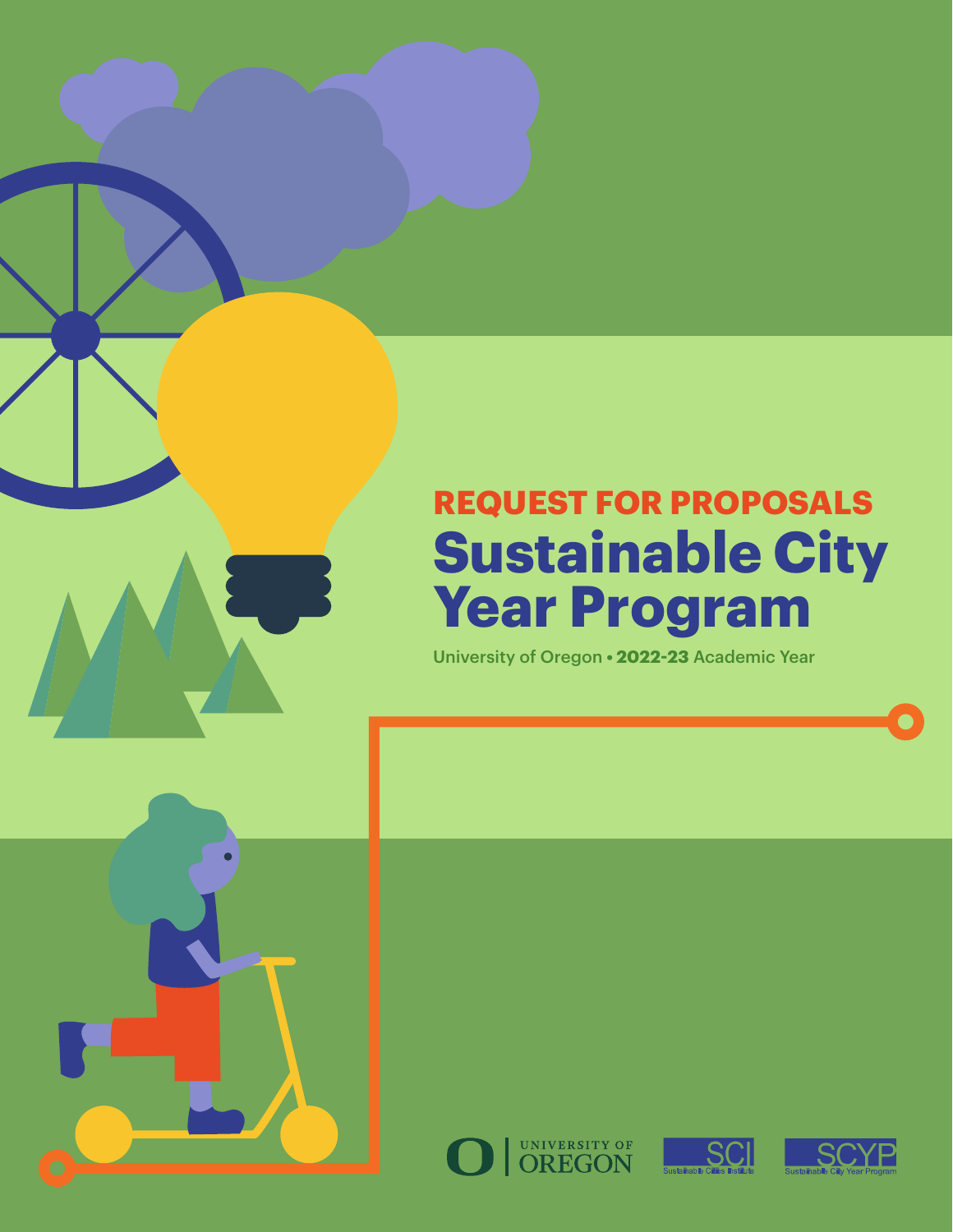### **SUMMARY**

The University of Oregon Sustainable Cities Institute (SCI) is now accepting proposals from cities, counties, special districts, ports, tribes, and regional partnerships to be the partner for the Sustainable City Year Program (SCYP) for the academic year beginning fall 2022. The successful applicant will benefit from between 20,000 and 80,000 hours of work by University of Oregon students and faculty members, from a variety of

disciplines, working to advance the partner's priority projects. Prior partners include Albany, Gresham, Lane Transit District, La Pine, Medford, Redmond, Salem, Silverton, Springfield, TriMet, and Troutdale. The partner must support the effort through staff time and the payment of a fee. The selection process is competitive. The rolling deadline for applications is April 29, 2022 unless otherwise discussed.

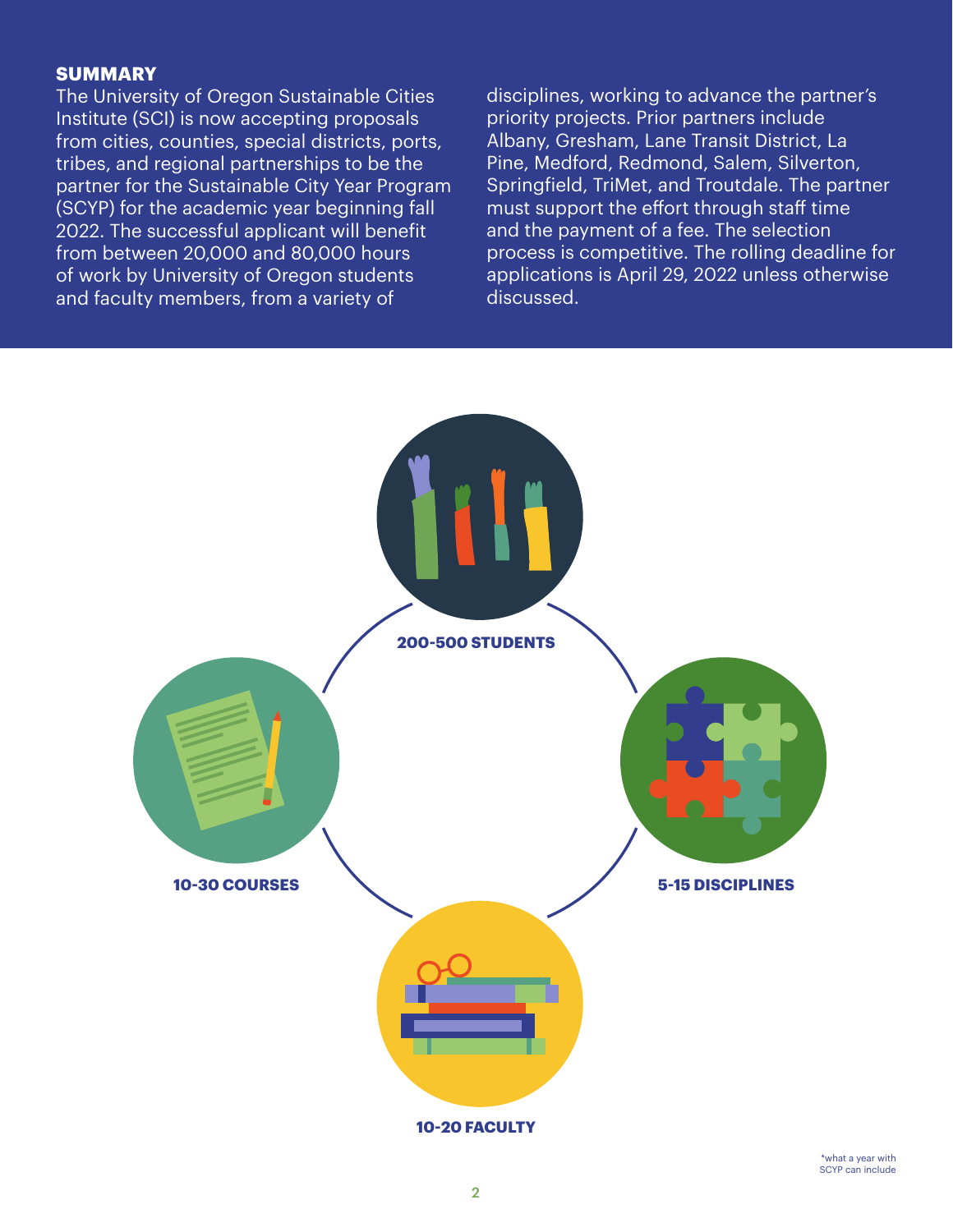### **OVERVIEW OF PROGRAM**

SCYP is a yearlong partnership between the University of Oregon's SCI and an Oregon partner that engages students and faculty in courses from across the university on projects in collaboration with the partner. Faculty and students work through a variety of studio projects and catalytic learning courses to provide students with real-world projects to investigate. Students bring energy, enthusiasm, and innovative approaches to difficult, persistent problems. SCYP's primary value derives from collaborations that result in on-the-ground impact and forward movement for a community ready to transition to a more sustainable and livable future.

The question of sustainability applies not only to municipalities of all sizes, but also to a broad spectrum of disciplines. SCYP has included courses in architecture; arts administration; business administration; business management; digital arts; economics; environmental studies; geography; historic preservation; interior architecture; journalism; landscape architecture; law; nonprofit management; planning; product design; public administration; urban design; and engineering (Portland State University). Additional disciplines may be added, depending on the partner's needs and faculty interest. Many SCYP projects combine multiple disciplines to address problems from diverse perspectives.

Past projects have aligned with an array of city council, stakeholder, and staff goals. A subset of projects includes:

- Designs for schools, public safety facilities, a city hall, a civic center, public libraries, fire stations, downtown buildings, and redeveloped brownfield sites;
- Assessments and recommendations for improving civic engagement with neighborhood groups, minority residents, and the community at-large;
- Transportation safety, walkability analysis, bicycle planning, planning and design for new mobility, and recommendations for street-scale transportation improvements;
- Placemaking, improved wayfinding capabilities, and signage;
- Branding, marketing, and strategic communication and outreach plans;
- Review of local, state, and federal policies and their implications;
- Conceptual master plans, parks and open space design and trail planning;
- Climate resiliency analysis and recommendations;
- Economic feasibility and market analysis studies;
- Special district and economic and business Improvement district feasibility studies;
- Sharing partner stories and highlights through photography and videography;
- And much more (for a complete project list, visit http://sci.uoregon.edu/pastpartners)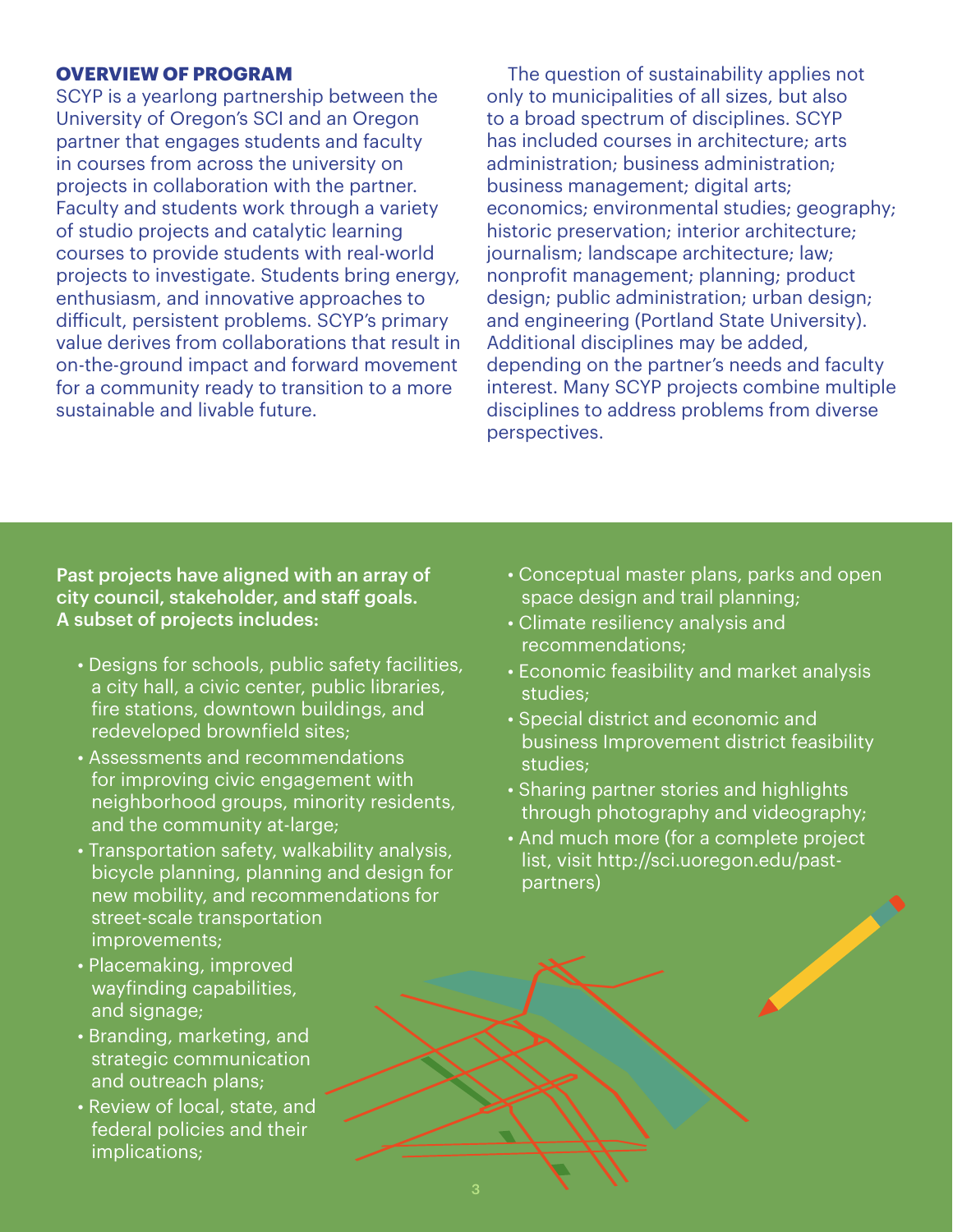

### **BENEFITS OF THE SUSTAINABLE CITY YEAR PROGRAM**

SCYP provides numerous benefits for the partner. The partner can expect:

- **•** Concepts and designs that can energize staff and community members around projects tied to partner goals. Students can explore and innovate in directions that are sometimes unavailable to partner staff or consultants due to constrained project budgets or political conditions.
- **•** A high rate of return on investment, with 20,000 – 80,000 hours of student work on projects.
- **•** Increased energy and enthusiasm among community members and partner staff, and greater support for proposed solutions, through student outreach.
- **•** Robust proposals that can spark community and staff discussions, increase the breadth of conversations around projects, as well as help to get "stuck" projects moving.
- **•** Increased publicity in local, state, regional, and national publications (see examples on SCI's website), and an

improved reputation as a forward-thinking, sustainable organization. Project results can help inform and apply sustainability and livability principles.

- **•** Ready-to-implement videos and communications campaigns.
- **•** Increased momentum on priority projects.
- **•** Framing of sustainability in a way that resonates with the community.
- **•** Assistance with making connections across multiple layers of government, stakeholders, and community members to identify and address gaps and overlaps.
- **•** An interdisciplinary group of faculty experts with first-hand knowledge of innovative research and practices, often nationally and internationally recognized in their fields.
- **•** Interested students, with on-the-ground knowledge of your area, who may serve as candidates for future internships and staff positions. Students often turn out to be informal ambassadors for the partner, describing their successful collaborations with the partner in presentations, community meetings, future academic courses, and job interviews.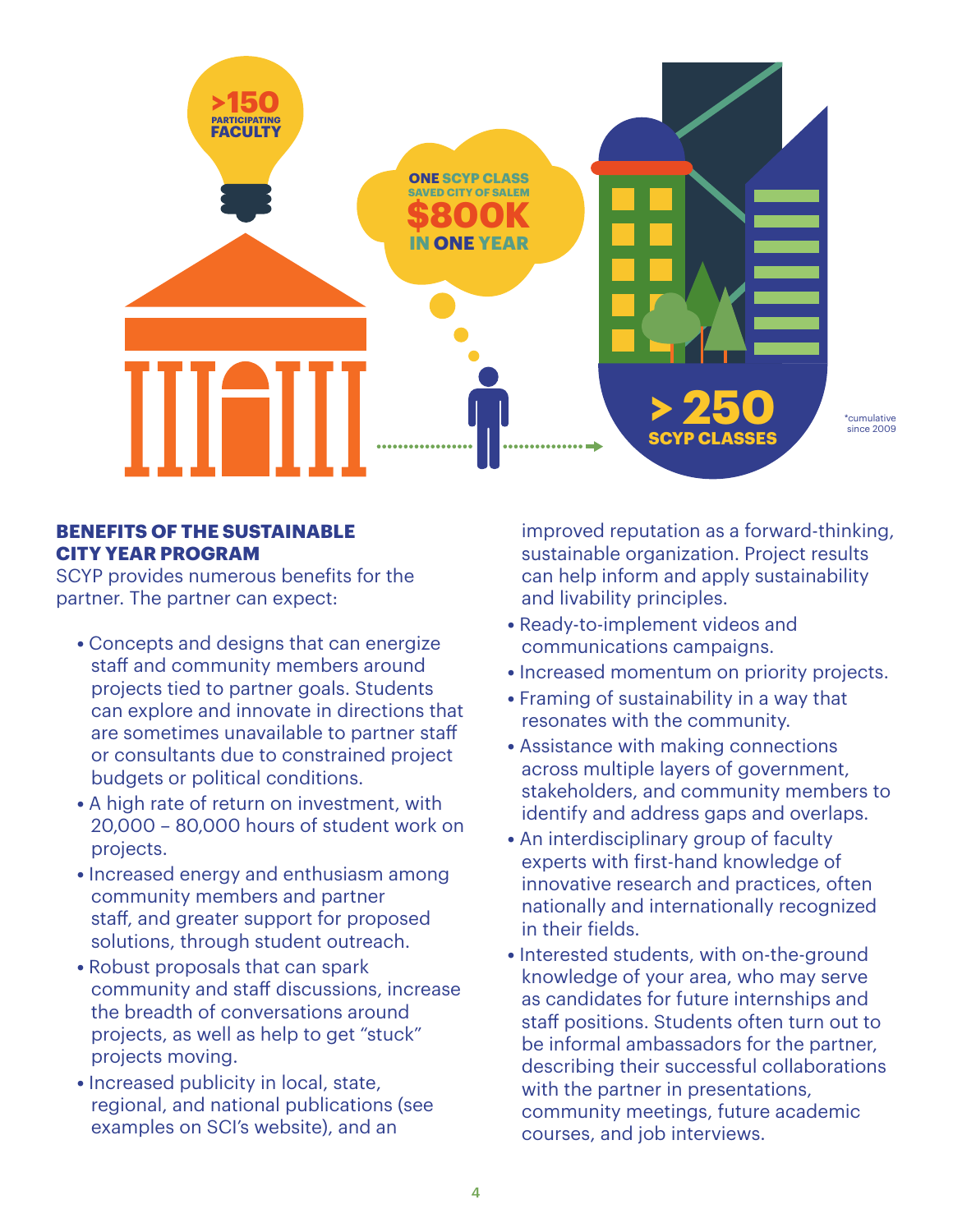### **PARTNER SELECTION**

An SCYP partner should have the staff and funding capacity to support 10-30 projects. For their SCYP application, partners may want to develop and propose a list of 10- 30 projects, since not all projects will be suitable for matching with university courses. Partners are encouraged to collaborate with other local entities (e.g. cities, counties, watershed councils, transit districts, school districts, nonprofit organizations, business or professional organizations, private funders, or research or educational institutions) to formulate projects and share costs. Smaller cities should develop no fewer than six projects.

### **IDENTIFYING PROJECTS**

Partners are encouraged to contact the SCYP Director during preparation of their application to discuss their proposed projects. As with much of SCYP, successful development of a project list is a dialogue that includes:

- **1.** the partner proposes a list of projects;
- **2.** SCYP and the partner discuss how to match the projects' scope and scale with availability and interest of University of Oregon courses and faculty; and
- **3.** SCYP suggests additional projects, based on the university's capacity, that could meet the partner's goals.

SCYP's experience has been that conversations between SCYP and partners are helpful in generating project lists.

SCI will identify and tentatively match university faculty and courses with proposed projects as part of its review of each partner's application. Project timelines should not exceed nine months, and should ideally be compatible with the University of Oregon's three 11-week academic terms: fall (September-December), winter (January-March), and spring (April-June). The UO Law School operates on a semester schedule; fall runs from August to November, and spring is January to May.

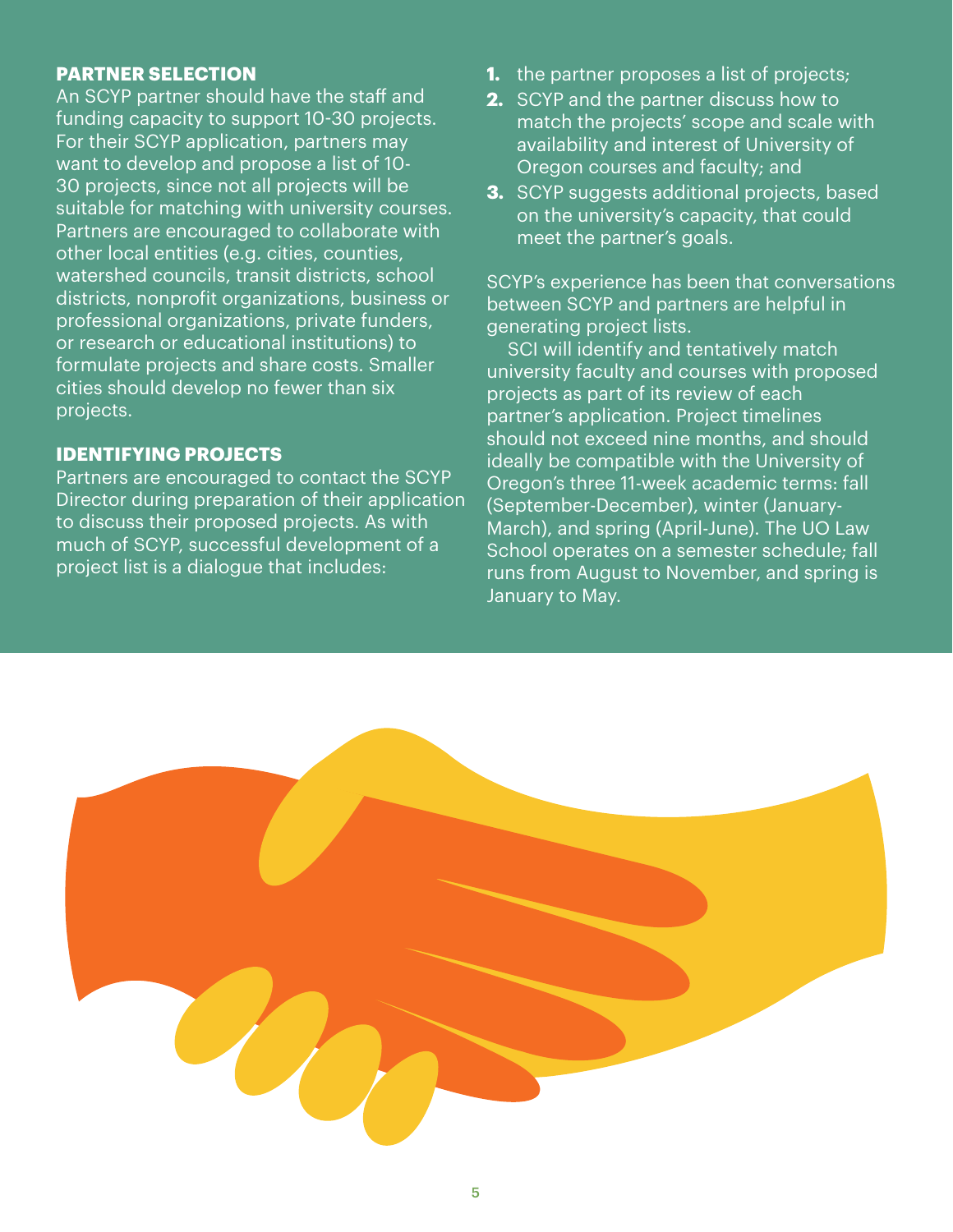## **TIMELINE FOR PARTNER SELECTION**

**November:** SCYP opens solicitation for next year's partner and begins accepting applications from potential partners.

**November - April:** SCYP Director will be available for phone conferences and in-person meetings to discuss potential projects with partners. SCYP strongly suggests that partners interested in applying for SCYP schedule a phone call or visit with the SCYP Director.

**April 29:** Deadline for applications due to SCYP. An extension for additional materials to be submitted may be requested from the SCYP Director.

**Mid-May:** SCYP will identify and notify its preferred partner.

**Late-May:** SCYP and the partner will coordinate media to announce the selection of the SCYP partner. Partner visits UO to discuss proposed projects with faculty (typically in-person).

**June - August:** SCYP and the partner begin to match proposed projects with academic courses and faculty. SCYP and partner develop and sign contract.

### **SUSTAINABLE CITY YEAR PROGRAM TIMELINE**

**May:** Partner announced.

**June-August:** SCYP and the partner match proposed projects with academic courses and faculty. SCYP and partner develop and sign contract.

**Summer:** SCYP and partner develop memorandum of collaboration (scope of work) documents for each project and course. SCYP staff and faculty meet with partner staff and local professionals. Partner staff provides background information and documents for projects. Partner hosts open house (optional).

**Fall:** SCYP kick-off event at UO. Fall term classes work on SCYP projects.

**Winter:** Winter term classes work on SCYP projects. Fall term final reports delivered to the partner.

**Spring:** Spring term classes work on SCYP projects. Winter term final reports delivered to the partner.

**May:** SCYP wrap-up celebration at partner city. Summer: Spring term final reports delivered to the partner.

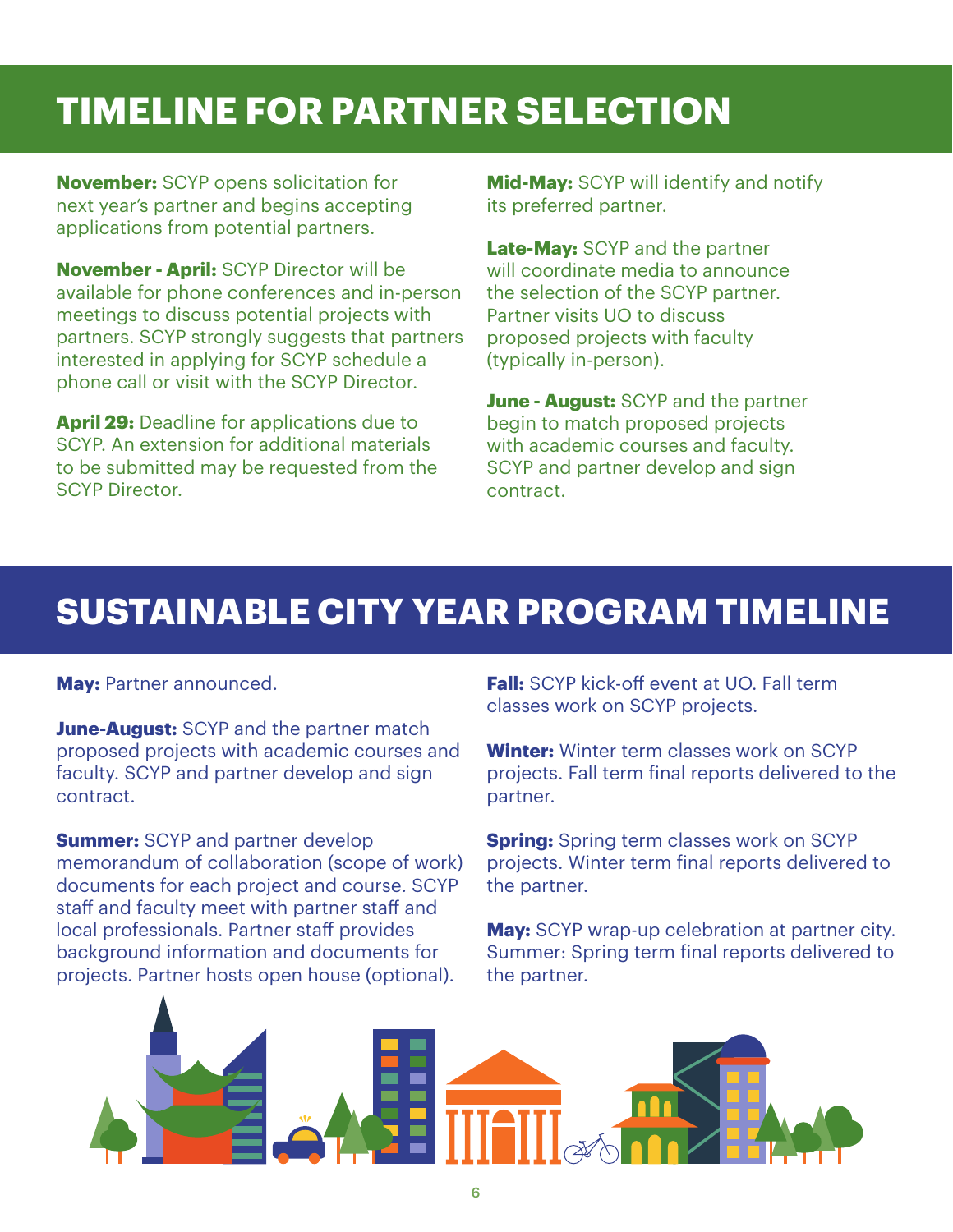### **EXPECTED FINANCIAL SUPPORT AND STAFF RESOURCES**

The cost of SCYP will vary based on the number of projects, number of academic courses, and level of student activity in each course. The partner should expect to pay between \$100,000 and \$350,000 to the University of Oregon to coordinate a yearlong program including between 10-30 projects. We recognize that budgets are tight; SCYP is exploring ways to provide financial support to partners. In the past, partners have funded SCYP through a collaboration with other groups, including school and park districts, private developers, philanthropic foundations, business partners, and chambers of commerce.

Services covered by the fee include coordination support from SCYP staff; student and faculty site visits to the partner; compilation, printing, and distribution of high-quality final reports; publicity and hosting of events; student-created materials for display; coordination of contact with media; and electronic versions of coursework produced by students. SCYP works closely with UO Communications and UO Libraries to coordinate publicity and the network of resources available to students and the partner.

A key element of a successful SCYP program is staff involvement. The partner must have one or more staff champions for SCYP, preferably a manager or another person within the agency who has the ability to direct and motivate staff to participate in the partnership. SCYP projects will be successful only with staff participation. The partner will identify specific staff to serve as points of contact and to collaborate on each project with SCYP faculty and students. Our past partners report that for each project, 1-3 staff

spent about one half to one full day every two weeks preparing background materials, accompanying students on site visits, and participating in reviews and presentations of student work. Before the start of the academic year, the partner will be requested to compile and provide documents, such as prior concept plans, vision documents, architectural renderings, computer-aided drawings, GIS maps and layers, community datasets, and aerial photographs.



The partner must also identify a staff person who will be the primary program coordinator, serving as a liaison between the partner and SCYP. This coordinator should be involved enough in each project to know the staff and faculty involved and to understand the project's scope and current status. Typically, the project coordinator averages 10-20 hours per week for about 15 months. The coordinator's time commitment may vary based upon the number of projects and the coordinator's level of involvement with each project.

Each project with include a memorandum of collaboration (scope of work), detailing the problem statement, potential directions for student exploration, expected outcomes, deliverables, and activities.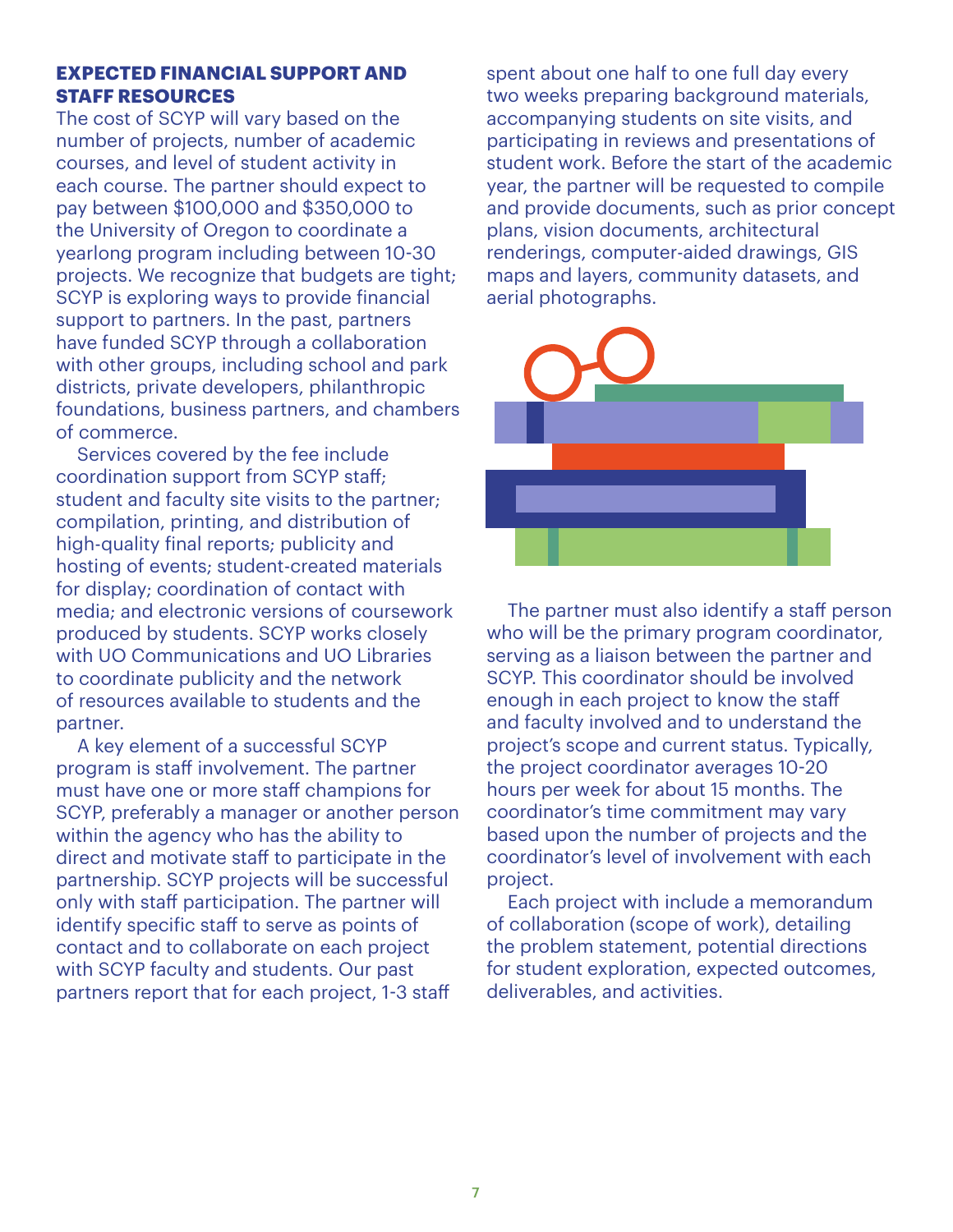### **APPLICATION COMPONENTS**

Your SCYP application should include the following components, unless otherwise discussed:

- **• Organization Information:** Provide the name and contact information (e-mail, phone, mailing address, department, and staff role) of the primary contact person for your application, and name of the manager/director of your agency. Please include a list of identified or proposed partner organizations and briefly describe their roles in SCYP.
- **• Project List:** Provide a summary listing of your proposed projects. This summary should briefly describe each project in 1-2 paragraphs. We encourage cities to contact Megan Banks, the SCYP Director for help and input in developing their project list. A project description template is available on the SCI website.

Example project summary: Plan and design environmentally friendly re-use and redevelopment of a public housing site in a way that integrates an adjacent affordable housing complex, a sustainable stormwater management system, infill development, and the community at large. Sustainability impact: economic development, active transportation, and water quality. Staff contact: Jane Doe, Economic Development Department.

- **• Details of each Project:** Following the project summary listing, provide details for each project. We suggest including a map showing the project site (if applicable), information about the staff involved in the project, potential funding sources, and the role of potential partner organizations. In the past, cities have also tied projects into specific city council goals and department budgets. Also include a narrative description of the project's goals, specific problems that students may be able to address, and suggested deliverables from the SCYP courses. It may help to refer to the previous partners' SCYP applications, which are available on the SCYP website. (Note that application instructions and criteria for this year may be different from those in previous years.)
- **• Letters of Support:** Include letters of support from your agency's manager or director, the partner's elected governing body, identified or proposed partner organizations, and identified or proposed funding entities, where applicable. Although not required, if you have a sustainability action plan, strategic plan, or other adopted document showing the partner's commitment to sustainability, you may want to include or reference this in your application.

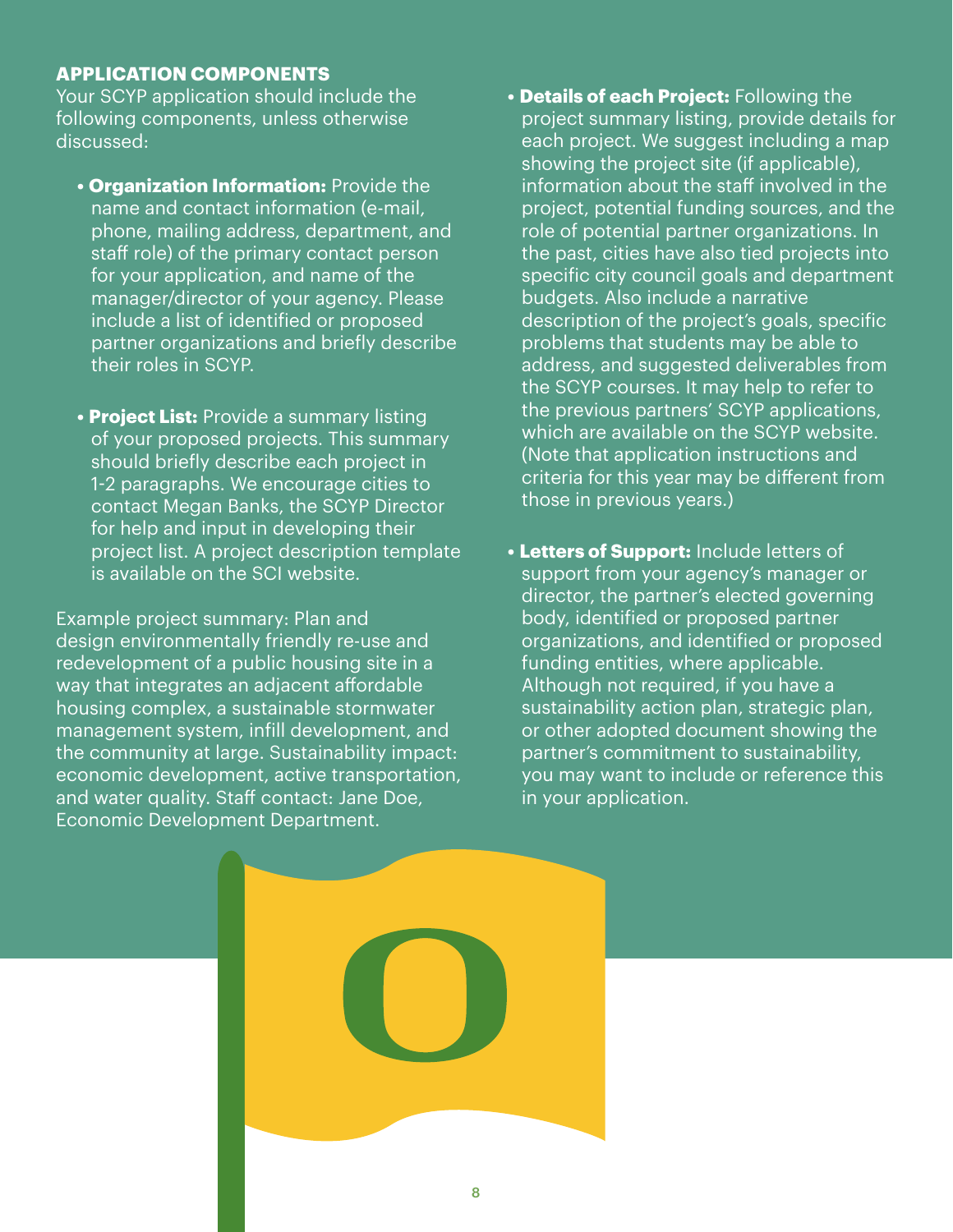### **APPLICATION EVALUATION CRITERIA**

SCI will evaluate SCYP applications based on the following criteria:

**Top-Level Support:** Agency lead and elected officials indicate willingness to direct staff to provide resources, devote time, and participate in SCYP courses.

**Sustainability:** It is desirable (but not essential) that projects include information around sustainability, which may include reducing greenhouse gas emissions, fostering active transportation, improving social equity, increasing housing density/mix, improving urban form, reducing energy use, or redeveloping existing structures or sites.

**Financial Support:** The partner's cost for SCYP will range from \$100,000 to \$350,000 to support 10 to 30 projects. While we do not ask for a formal commitment of funds at this time, it is preferable to include a statement in your application indicating expected sources of funding.

**Real Impact:** Projects directly relate to your goals and will have a measurable positive impact on the community. Describe how you will measure the success of SCYP projects and monitor progress after the year is over.

**Academic Calendar and Logistics:** Projects are compatible with UO academic calendar of three 11-week terms. Some projects may be complex enough to involve multiple courses over two or three terms. For partners more than two hours' travel time from Eugene, describe any special arrangements to address issues of collaboration and coordination, including access to technological resources.

**Faculty Match:** Projects must be within the capability of SCYP faculty and students. SCYP will identify faculty who are able and willing to carry out projects based on curricular and research needs and interests. Coordinating with SCYP as you develop your project list will help ensure a strong faculty match.

**External Organization Support: Projects** that involve other organizations, such as transportation districts, school districts, nonprofit organizations, business or professional organizations, or research or educational institutions, should indicate how these partnerships would function.